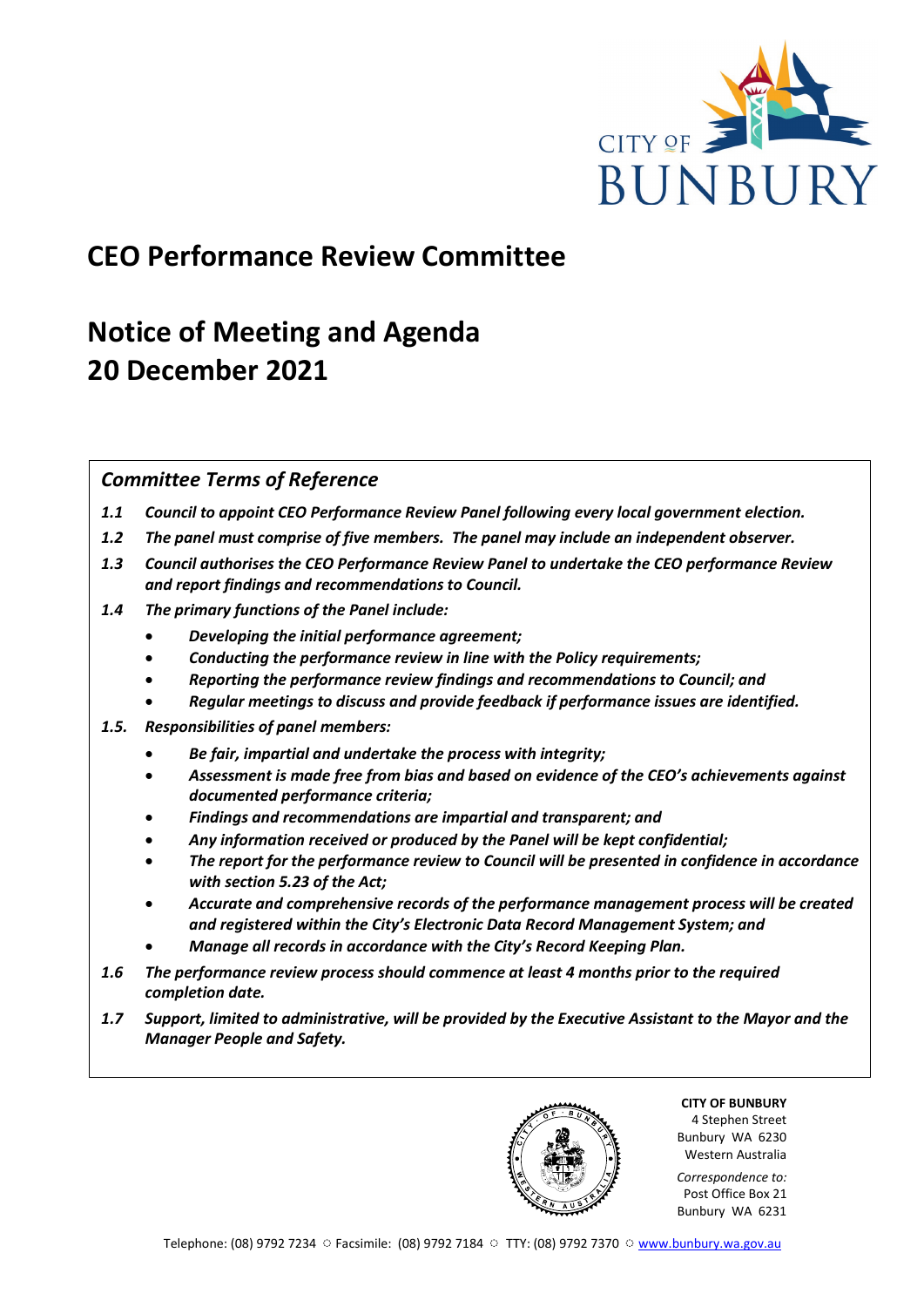

# **CEO Performance Review Panel Notice of Meeting**

Dear Committee Members

The next Ordinary Meeting of the CEO Performance Review Panel will be held in the Ocean Room, 2-4 Stephen Street, Bunbury on Monday, 20 December 2021 at 11.00am.

Signed: **Leanne French Senior Governance and Risk Officer**

## **Agenda**

20 December 2021

*Committee Members:*

| <b>Member Name</b>               | <b>Representing</b> |
|----------------------------------|---------------------|
| Mayor Jaysen Miguel              | City of Bunbury     |
| <b>Councillor Karen Steele</b>   | City of Bunbury     |
| <b>Councillor Cheryl Kozisek</b> | City of Bunbury     |
| <b>Councillor Marina Quain</b>   | City of Bunbury     |
| <b>Councillor Kris Plumb</b>     | City of Bunbury     |
| Councillor Gabi Ghasseb          | City of Bunbury     |

*Ex-officio Members (non-voting):* 

| <b>Member Name</b> | Representing |
|--------------------|--------------|
| Mr Mal Osborne     | CEO          |

#### *Support Staff:*

| <b>Name</b>       | <b>Title</b>                         |
|-------------------|--------------------------------------|
| Mrs Leanne French | Senior Governance and Risk Officer   |
| Mr Jordan Hunt    | Team Leader Projects and Performance |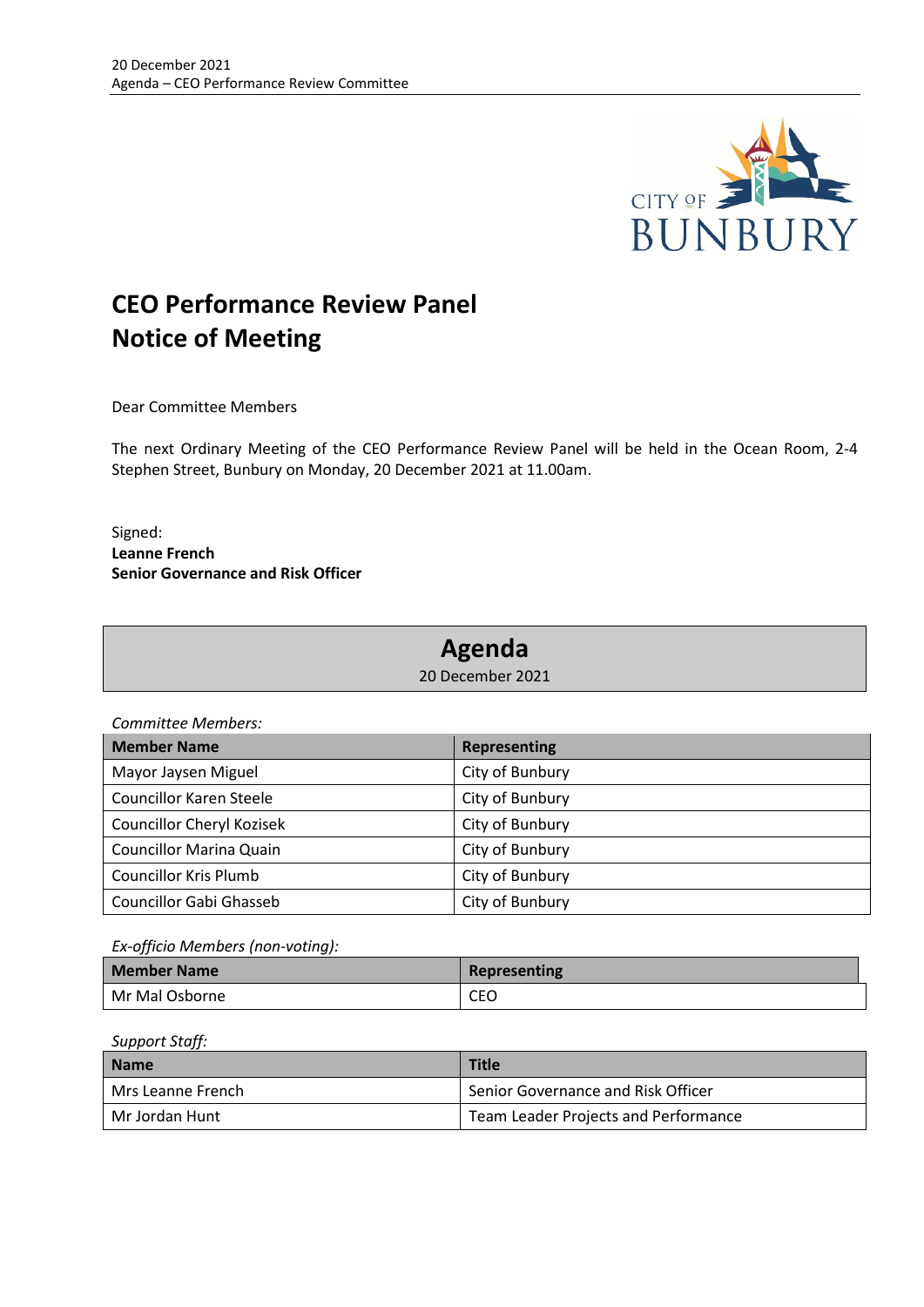# Table of Contents

| Item No |            | <b>Subject</b> | Page No. |
|---------|------------|----------------|----------|
| 1.      |            |                |          |
| 2.      |            |                |          |
| 3.      |            |                |          |
| 4.      |            |                |          |
|         | 4.1<br>4.2 |                |          |
| 5.      |            |                |          |
| 6.      |            |                |          |
| 7.      |            |                |          |
| 8.      |            |                |          |
|         | 8.1        |                |          |
| 9.      |            |                |          |
|         | 9.1<br>9.2 |                |          |
| 10.     |            |                |          |
| 11.     |            |                |          |
| 12.     |            |                |          |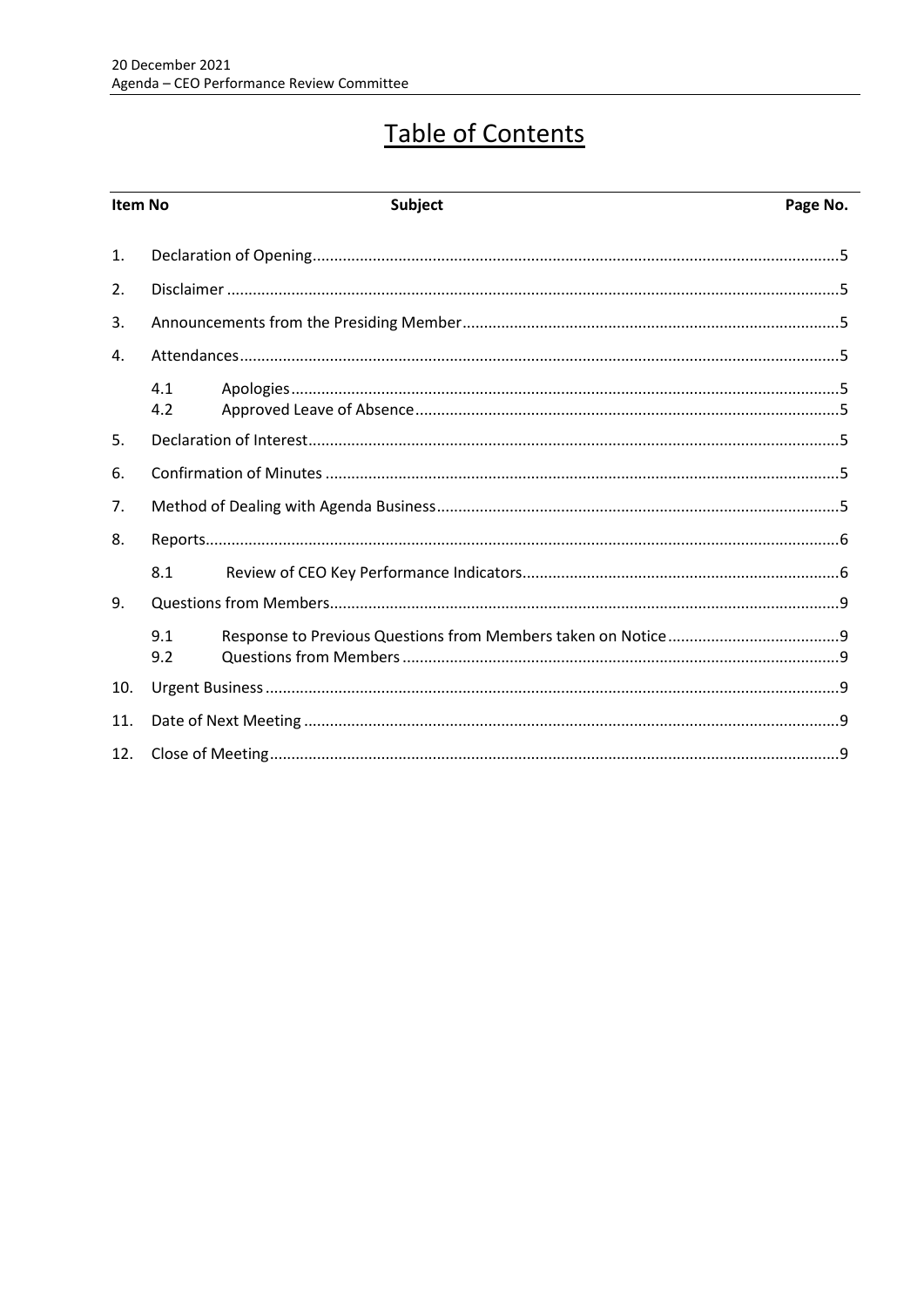# **Acknowledgement of Country**

We acknowledge the Traditional Custodians of this land, the Wardandi Noongar people, and pay our respects to Elders past, present and future.

# **Vision**

Bunbury: welcoming and full of opportunities.

# **Organisational Values**

## #WEARECOB

|                     | We are one team                                    |  |  |
|---------------------|----------------------------------------------------|--|--|
|                     | We keep each other safe                            |  |  |
| WE ARE COMMUNITY    | We display empathy and respect                     |  |  |
|                     | We have fun and celebrate our successes            |  |  |
|                     | We work together to achieve great outcomes         |  |  |
|                     | We are open to opportunities                       |  |  |
|                     | We actively listen and think things through        |  |  |
| <b>WE ARE OPEN</b>  | We are inclusive and treat everyone equally        |  |  |
|                     | We are honest and open in our communications       |  |  |
|                     | We are open to feedback to improve our performance |  |  |
|                     | We lead the change, we own it                      |  |  |
|                     | We trust and empower each other                    |  |  |
| <b>WE ARE BRAVE</b> | We have the difficult conversations early          |  |  |
|                     | We hold ourselves to the highest standard          |  |  |
|                     | We have the courage to improve and simplify        |  |  |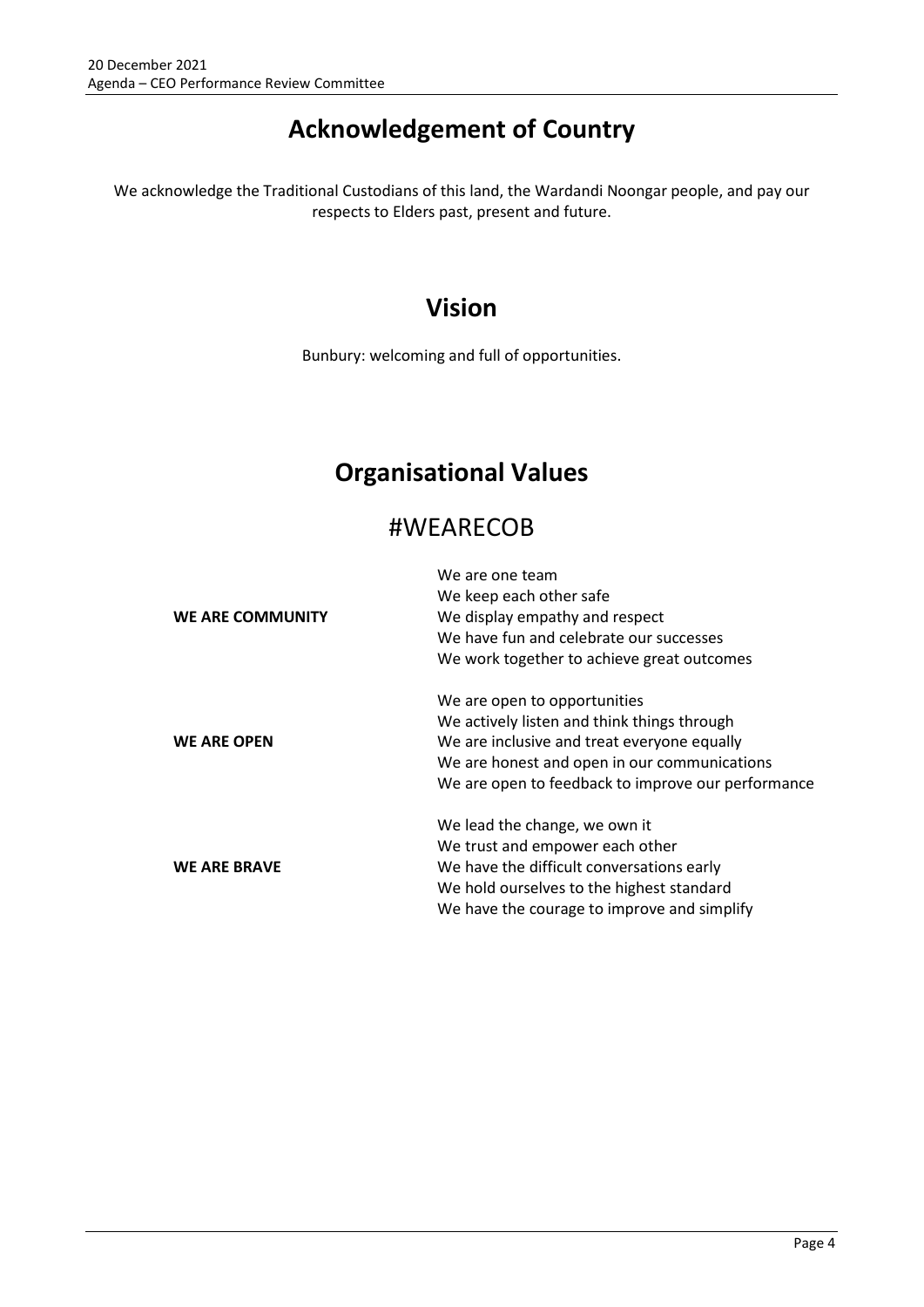## <span id="page-4-0"></span>**1. Declaration of Opening**

#### <span id="page-4-1"></span>**2. Disclaimer**

Not applicable to this committee.

## <span id="page-4-2"></span>**3. Announcements from the Presiding Member**

### <span id="page-4-4"></span><span id="page-4-3"></span>**4. Attendances**

- *4.1 Apologies*
- <span id="page-4-5"></span>*4.2 Approved Leave of Absence*

## <span id="page-4-6"></span>**5. Declaration of Interest**

IMPORTANT: Committee members to complete a "Disclosure of Interest" form for each item on the agenda in which they wish to disclose a financial/proximity/impartiality interest. They should give the form to the Presiding Member before the meeting commences. After the meeting, the form is to be forwarded to the Administration Services Section for inclusion in the Corporate Financial Disclosures Register.

## <span id="page-4-7"></span>**6. Confirmation of Minutes**

Committee Decision: Moved \_\_\_\_\_\_\_\_\_\_ Seconded \_\_\_\_\_\_\_\_

1. The minutes of the CEO Performance Review Panel meeting held on 8 December 2021 are confirmed as a true and accurate record.

CARRIED/LOST

## <span id="page-4-8"></span>**7. Method of Dealing with Agenda Business**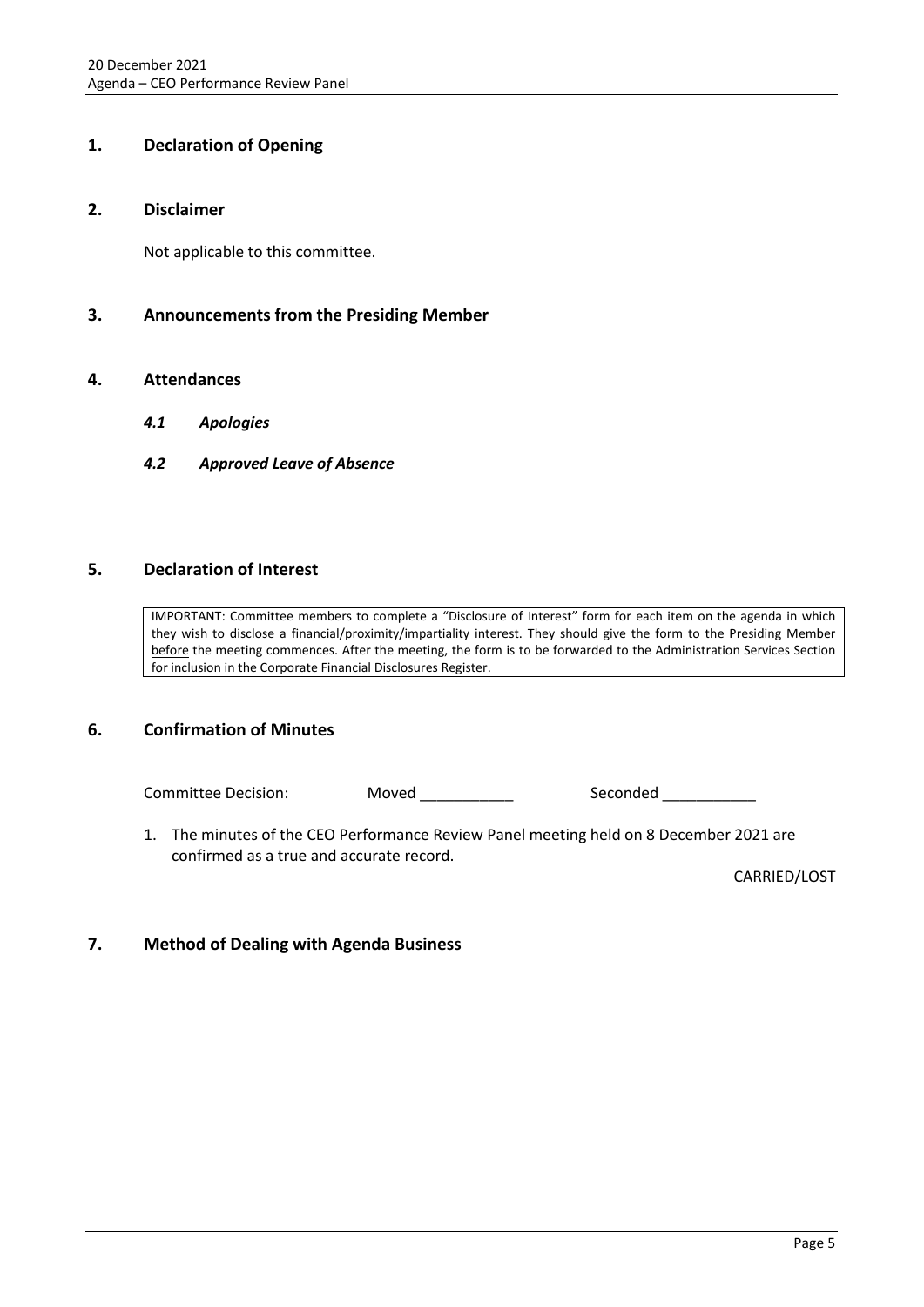### <span id="page-5-1"></span><span id="page-5-0"></span>**8. Reports**

#### **8.1 Review of CEO Key Performance Indicators**

| <b>File Ref:</b>            | COB/515                                                          |  |                             |
|-----------------------------|------------------------------------------------------------------|--|-----------------------------|
| <b>Applicant/Proponent:</b> | Internal                                                         |  |                             |
| <b>Responsible Officer:</b> | Leanne French, Senior Governance and Risk Officer                |  |                             |
| <b>Responsible Manager:</b> | Greg Golinski, Manager Governance                                |  |                             |
| Executive:                  | Karin Strachan, Director Strategy and Organisational Performance |  |                             |
| <b>Authority/Discretion</b> | Advocacy                                                         |  | Review                      |
|                             | Executive/Strategic<br>- 1                                       |  | Quasi-Judicial              |
|                             | ⊠<br>Legislative                                                 |  | <b>Information Purposes</b> |
|                             |                                                                  |  |                             |
| <b>Attachments:</b>         | Appendix 1: CEO 2020/21 KPI                                      |  |                             |

#### **Summary**

This report considers the review of the CEO's key performance indicators (KPIs) that are to remain in effect until 30 June 2022.

#### **Executive Recommendation**

That the CEO Performance Review Committee recommends that Council endorse the reviewed 2020/21 CEO KPIs that will remain in effect until 30 June 2022, as presented, to allow the transition of CEO KPI's to a financial year basis.

#### *Voting Requirement: Simple Majority*

#### **Strategic Relevance**

| Theme 4:       | Our City                                                                    |
|----------------|-----------------------------------------------------------------------------|
| Goal           | Civic leadership, partnerships and sound governance in delivering with and  |
|                | for the community.                                                          |
| Objective 4.4: | A skilled organisation, which exercise responsible asset stewardship, sound |
|                | financial management, and exemplary customer service.                       |

#### **Regional Impact Statement**

Not applicable.

#### **Background**

At the Ordinary Council Meeting held 9 February 2021, Council resolved to endorse the CEO Key Performance Indicators for 2021 and noted the key points for action by the CEO.

All KPI's are to be formally reported on via a Council Agenda Item every 9 weeks with the last report considered by Council at its Ordinary Meeting held 14 December 2021.

At the CEO Performance Review Committee meeting held 8 December 2021, the Committee endorsed a recommendation to Council to transition the CEO performance review schedule into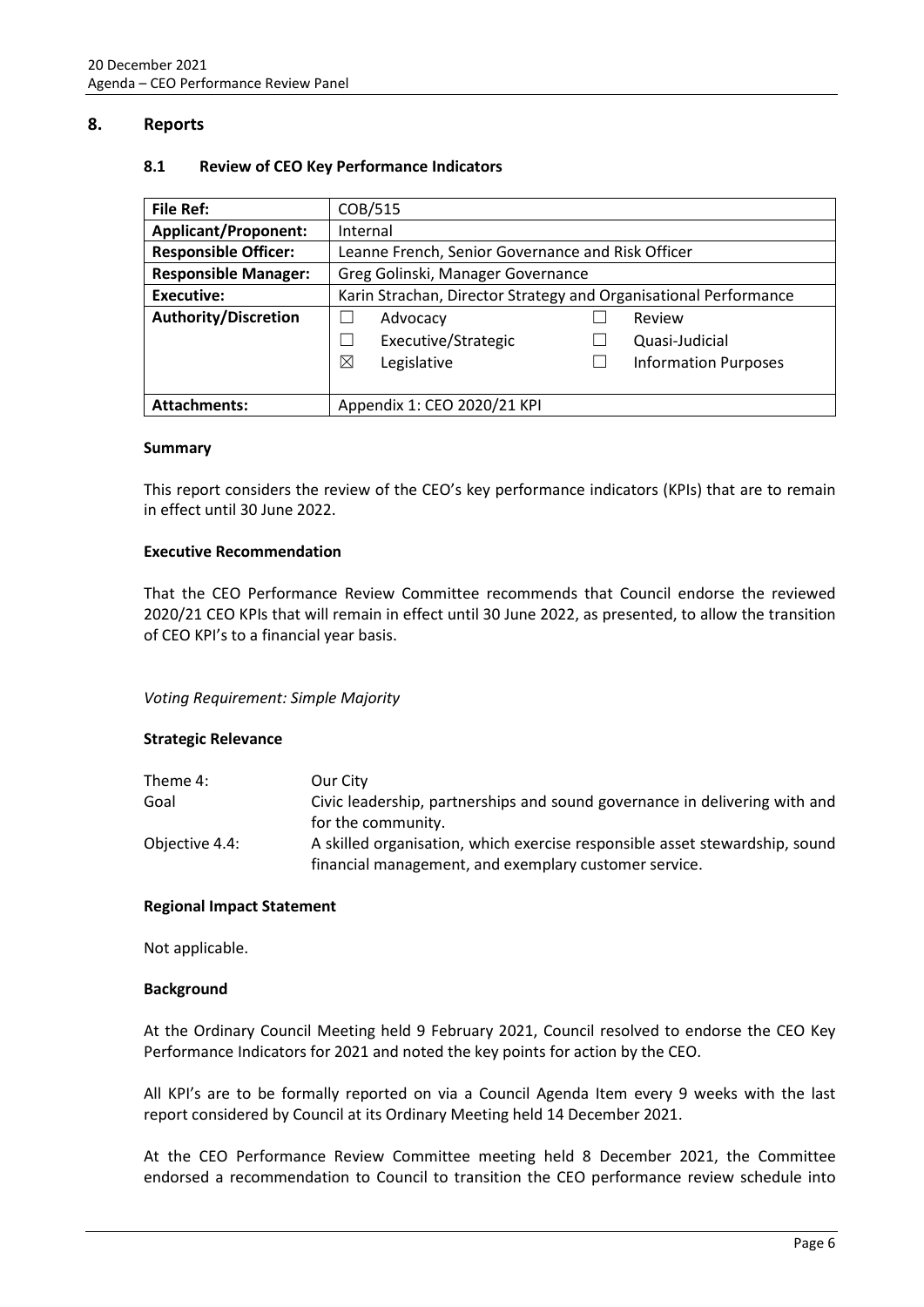alignment with the financial year commencing 2022/23. This supports an integrated approach to strategic and organisational planning.

### **Council Policy Compliance**

The Council Policy CEO Performance and Salary Review authorises the CEO Performance Review Panel to undertake the CEO Performance Review and report findings and recommendations to Council.

#### **Legislative Compliance**

#### *Local Government Act 1995*

Sections 5.38 and 5.39(3)(b) of the Local Government Act 1995, which requires that:

- The performance of the CEO be reviewed at least once a year,
- The CEO will have a written contract of employment, which shall include performance criteria for the purpose of conducting a review,

and

• A Local Government is to consider each review on the performance of the CEO carried out under section 5.38 and is to accept the review, with or without modification, or to reject the review.

### *Local Government (Administration) Regulations 1996*

Clause 4 of the CEO's contract of employment requires that a performance review be undertaken at least annually, and more frequently if Council or the CEO perceives there is a need to do so, and that the review references Performance Criteria that are agreed in writing by the parties.

#### **Officer Comments**

In order to transition to a financial year cycle for the CEO KPI's, interim KPI's are required to be established to be in effect for the period to 30 June 2022.

A review has been performed of the existing KPI's which will remain in effect during this period and is attached at Appendix 1.

The CEO will continue to formally report on the KPI's via a Council Agenda item every 9 weeks.

#### **Analysis of Financial and Budget Implications**

Not applicable.

#### **Community Consultation**

Not applicable.

#### **Councillor/Officer Consultation**

The CEO Performance Review Committee is requested to formally consider the report and subsequently, present a Committee recommendation to Council for consideration.

#### **Applicant Consultation**

Not applicable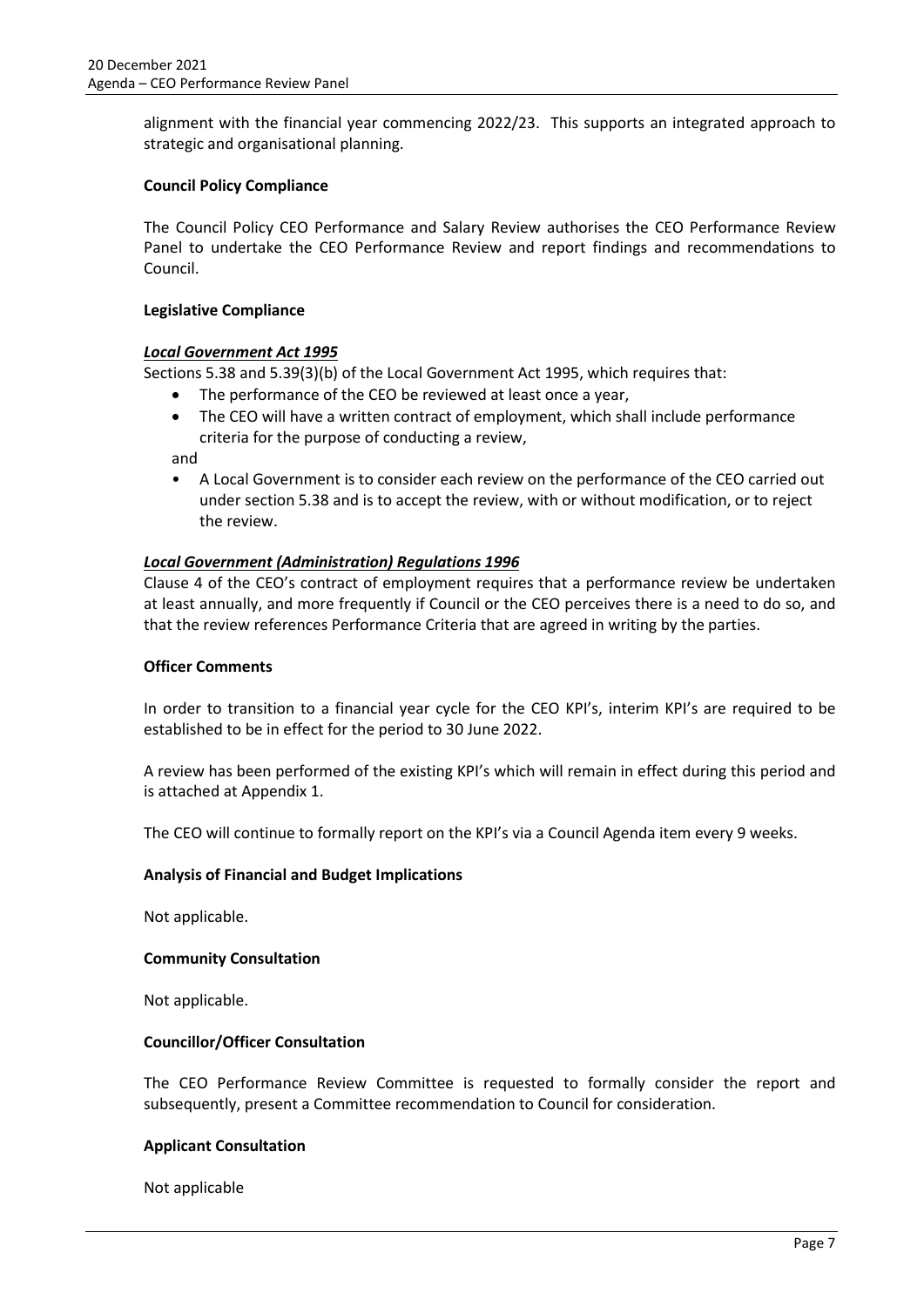### **Timeline: Committee Decision Implementation**

Pending Council endorsement, any changes to the CEO KPI's will become effective immediately.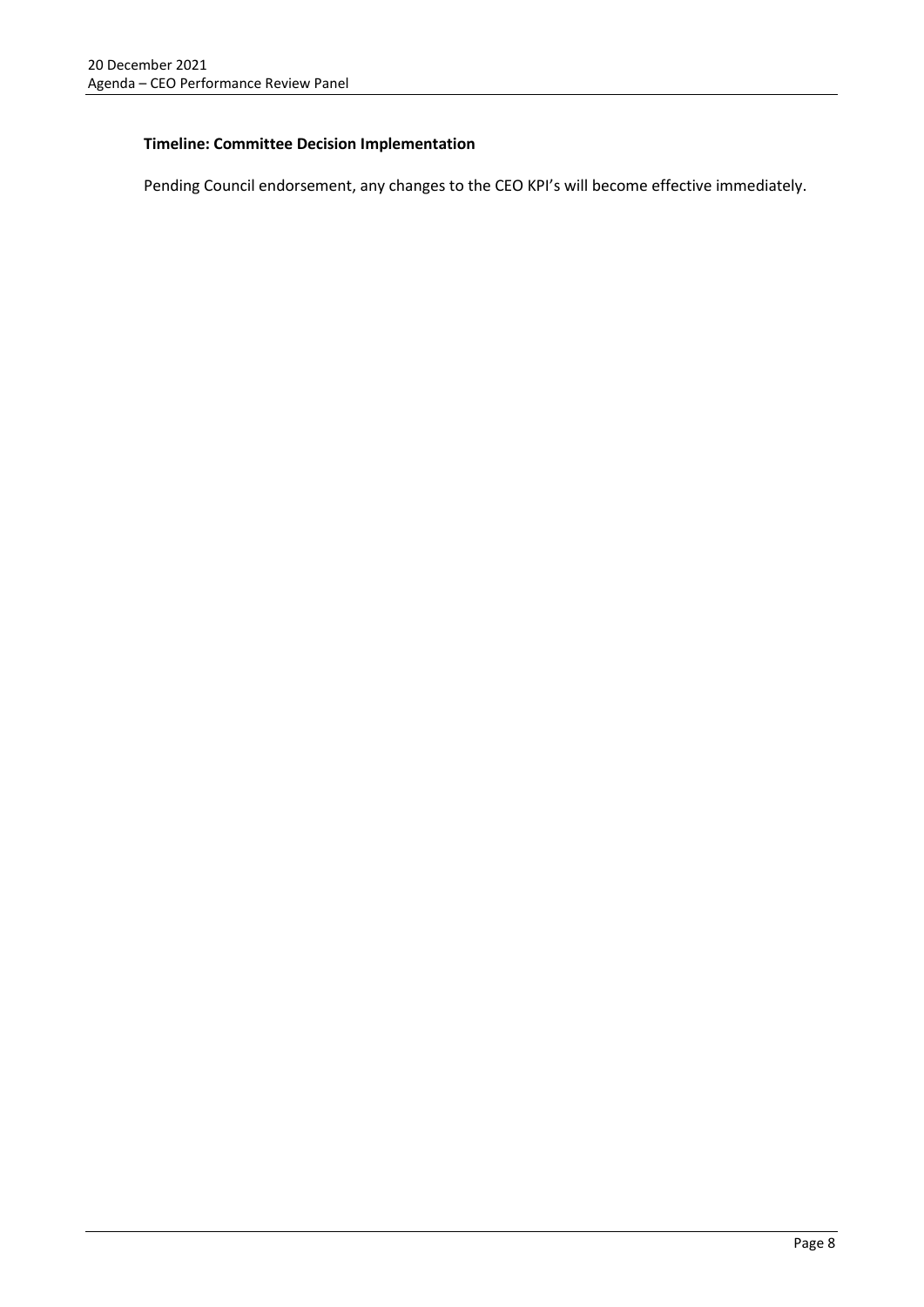## <span id="page-8-1"></span><span id="page-8-0"></span>**9. Questions from Members**

### *9.1 Response to Previous Questions from Members taken on Notice*

### <span id="page-8-2"></span>*9.2 Questions from Members*

### <span id="page-8-3"></span>**10. Urgent Business**

Nil

## <span id="page-8-4"></span>**11. Date of Next Meeting**

TBC

## <span id="page-8-5"></span>**12. Close of Meeting**

The Presiding Member closed the meeting at \_\_\_\_\_\_\_\_.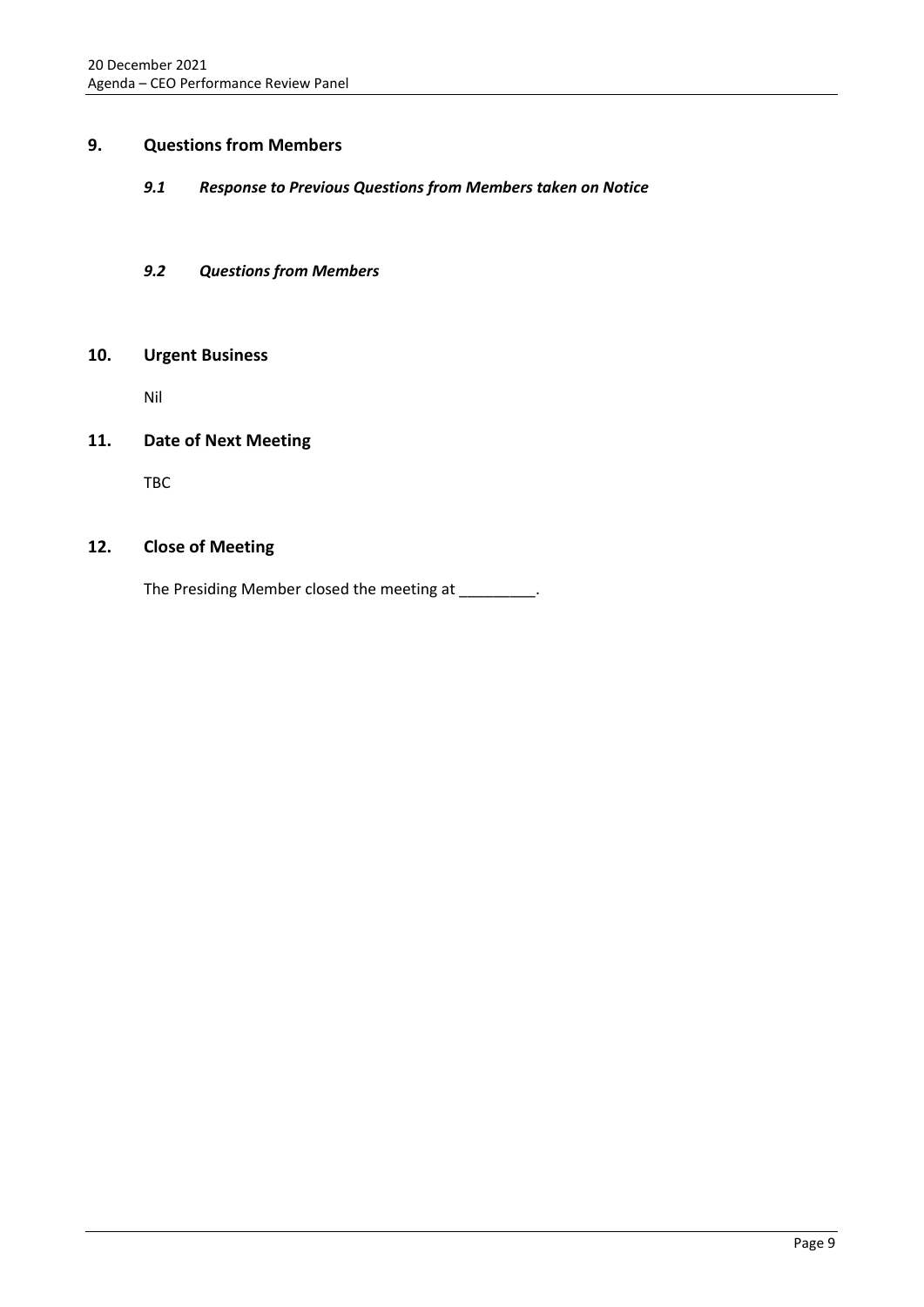## APPENDIX 1

| Strategic Focus Area / Goal / Objective / KPI ID                                                                                                                        | KPI (31 December 2021)                                                                                                                                | Draft Revised KPI (30 June 2022)                                                                                                                                                                                                                                                                                                                                                                                                       |
|-------------------------------------------------------------------------------------------------------------------------------------------------------------------------|-------------------------------------------------------------------------------------------------------------------------------------------------------|----------------------------------------------------------------------------------------------------------------------------------------------------------------------------------------------------------------------------------------------------------------------------------------------------------------------------------------------------------------------------------------------------------------------------------------|
| <b>Better Busines</b><br>Maximise the City of Bunbury's ability to impact<br>the community<br>Improve engagement with key stakeholders<br><b>BB1.1a</b>                 | New City of Bunbury website live (including citizen login and<br>simplified access to information and services) by March 2022                         | Phase 1 of the City of Bunbury Website is in delivery. Council will be<br>provided with wireframes to give input into the 'look' and 'feel' of the<br>website on the 18th of January. A status report will be presented to<br>Council in March 2022.                                                                                                                                                                                   |
| <b>Better Busines</b><br>Maximise the City of Bunbury's ability to impact<br>the community<br>Improve engagement with key stakeholders<br><b>BB1.1b</b>                 | Provide Councillors with simplified access to live project<br>updates, relevant documents, calendars and agreed Councillor<br>services by March 2022. | Provide Councillors with simplified access to live project updates, relevant<br>documents, calendars and agreed Councillor services, by May 2022.                                                                                                                                                                                                                                                                                      |
| <b>Better Busines</b><br>Maximise the City of Bunbury's ability to impact<br>the community<br>Improve engagement with key stakeholders<br><b>BB1.1c</b>                 | Provide Council with options to enhance the City of Bunbury's<br>community engagement capabilities by September 2021                                  | Note: Framework is being developed, this framework will be provided to<br>Council during a workshop before the end of February 2022.<br>Updated KPI: Provide feedback to Elected Members around progress with<br>the engagement and development of a Community Engagement<br>Framework and obtain further options from them at a Council workshop in<br>March 2022. Final Community Engagement Framework to be delivered<br>June 2022. |
| <b>Better Busines</b><br>Maximise the City of Bunbury's ability to impact<br>the community<br>Improve organisational focus and clarity<br><b>BB1.1d</b>                 | 2021                                                                                                                                                  | Strategy to Build a Better Bunbury endorsed by council by June Strategy Community plan presented to Council for their endorsement, by<br>April 2022.                                                                                                                                                                                                                                                                                   |
| <b>Better Busines</b><br>Maximise the City of Bunbury's ability to impact<br>the community<br>Improve the quality of services delivered by the<br>City<br><b>BB1.1e</b> | Improve community & customer satisfaction by 5%<br>(2022 Community Scorecard)                                                                         | CEO to present reports to Council on the top 5 priority areas from the<br>Community Scorecard, by May 2022.                                                                                                                                                                                                                                                                                                                            |
| <b>Better Busines</b><br>Improve the sustainability of the City of Bunbury's<br>services<br>Improve the capacity of the City's services<br><b>BB2.1a</b>                | Plan presented to council to improve organisational capacity<br>(by 5% over 2 years) by March 2021                                                    | CEO to report to Council every third meeting on the progress of Evolve<br>program achievements.                                                                                                                                                                                                                                                                                                                                        |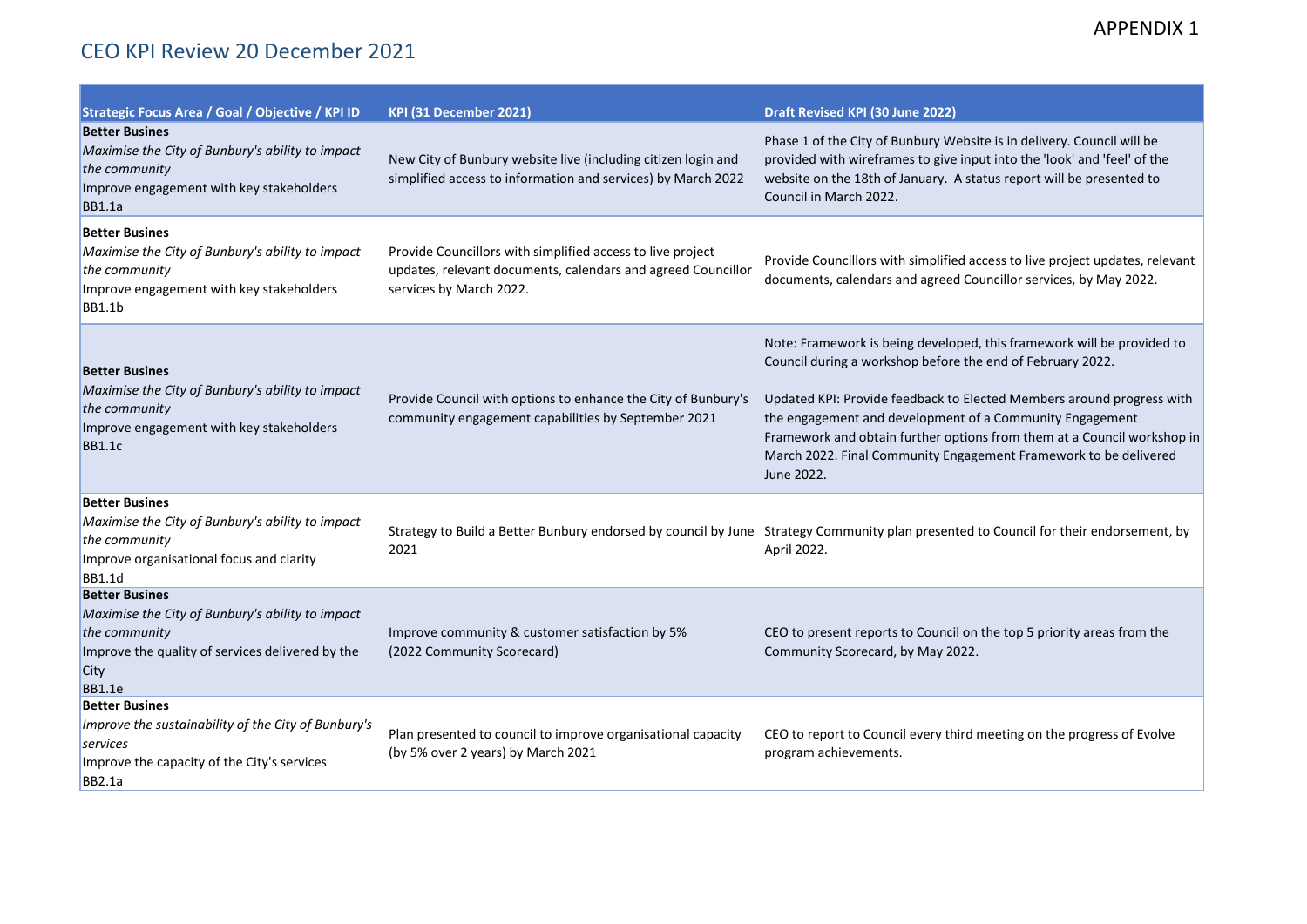| Strategic Focus Area / Goal / Objective / KPI ID                                                                                                                                                                        | KPI (31 December 2021)                                                                                                                                                                       | Draft Revised KPI (30 June 2022)                                                                                                                                                                                                                                                                                               |
|-------------------------------------------------------------------------------------------------------------------------------------------------------------------------------------------------------------------------|----------------------------------------------------------------------------------------------------------------------------------------------------------------------------------------------|--------------------------------------------------------------------------------------------------------------------------------------------------------------------------------------------------------------------------------------------------------------------------------------------------------------------------------|
| <b>Better Busines</b><br>Enhance the reputation of the City of Bunbury<br>within the community<br>Improve awareness in the community of City of<br>Bunbury services, projects and initiatives<br><b>BB3.1a</b>          | Improve community satisfaction scores by 5%. (2022<br>Community Scorecard**)                                                                                                                 | <b>REMOVE KPI</b>                                                                                                                                                                                                                                                                                                              |
| <b>Digital City</b><br>Establish Bunbury as a digital innovation hub<br>Create a digital innovation district in Bunbury in<br>partnership with state government, federal<br>government and private enterprise<br>DC1.1a | Demonstrated evidence of advocacy for a Digital Innovation<br>District to be established in Bunbury. Update June 2021                                                                        | Note: This KPI is currently dependent on SWDC & AMTEC. Keep council<br>updated until such time we know what is happening with AMTEC.<br>Updated KPI: CEO to report to Council on the evidence of advocacy for a<br>district of innovation in Bunbury, by June 2022.                                                            |
| <b>Digital City</b><br>Improve employment opportunities and the<br>reputation of Bunbury in research and<br>development<br>Bring additional research and development<br>capacity and presence to Bunbury<br>DC2.1a      | Demonstrated evidence of advocacy to universities, industry,<br>businesses and not-for-profits to bring research and<br>development capacity in Bunbury. Update June 2021 &<br>December 2021 | 1. Return a Memorandum of Understanding to Council between Edith<br>Cowan University and City of Bunbury by March 2022.<br>2. CEO to report to Council on the evidence of general advocacy for<br>universities, industry, business and not-for-profits to bring research and<br>development capacity in Bunbury, by June 2022. |
| <b>Digital City</b><br>Encourage the establishment of new and future<br>industries in the Greater Bunbury region<br>Establish an advanced manufacturing hub in the<br><b>Greater Bunbury Region</b><br>DC3.1a           | Demonstrated evidence of advocacy and support for an<br>Advanced Manufacturing Hub. Update June 2021                                                                                         | CEO to provide demonstrated evidence of advocacy and support for an<br>Advanced Manufacturing Hub. Update June 2022                                                                                                                                                                                                            |
| <b>Lifestyle and Liveability</b><br><b>Activate Bunbury's waterfront</b><br>Explore the feasibility of an ocean pool<br>LL1.1a                                                                                          | Present fatal flaws study to Council by March 2021                                                                                                                                           | Completed, therefore remove KPI                                                                                                                                                                                                                                                                                                |
| <b>Lifestyle and Liveability</b><br>Activate Bunbury's waterfront<br>Explore the feasibility of an ocean pool<br>LL1.1b                                                                                                 | Present agenda item to Council on ocean pool feasibility study<br>by July 2021 (EC)                                                                                                          | CEO to present outcomes of Ocean Pool Studies, being Geotechnical<br>Investigations, Environmental Investigations, Preliminary Business Plan,<br>Aboriginal Heritage and further Concept Design in a report to Council, by<br>May 2022.                                                                                        |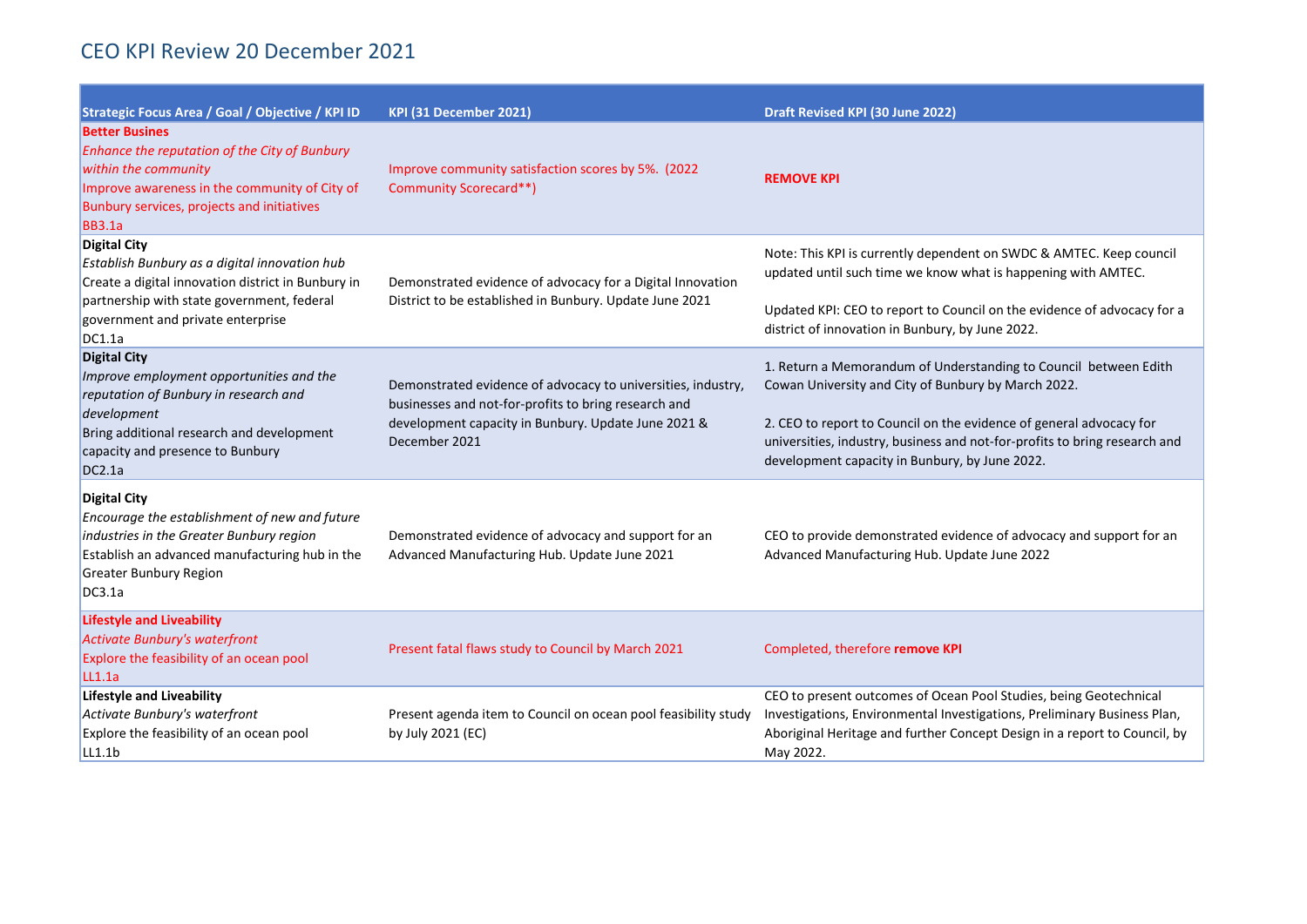| Strategic Focus Area / Goal / Objective / KPI ID                                                                                                                        | KPI (31 December 2021)                                                                                      | Draft Revised KPI (30 June 2022)                                                                                                                                                                                  |
|-------------------------------------------------------------------------------------------------------------------------------------------------------------------------|-------------------------------------------------------------------------------------------------------------|-------------------------------------------------------------------------------------------------------------------------------------------------------------------------------------------------------------------|
| <b>Lifestyle and Liveability</b><br><b>Enhance sporting facilities</b><br>Improve facilities at Hands Oval<br>LL2.1a                                                    | Present funding plan for Hands Oval redevelopment to Council<br>by July 2021                                | 1. CEO to provide a progress report to Council on additional funding<br>applications to State Government, AFL and WAFL, by March 2022.<br>2.CEO to provide a report on scheduling of construction, by March 2022. |
| <b>Lifestyle and Liveability</b><br><b>Enhance sporting facilities</b><br>Improve facilities at Hands Oval<br>LL <sub>2.1b</sub>                                        | Finalise scope and/or staging of redevelopment (subject to<br>funding) by September 2021                    | <b>Merge KPI into LL2.1a</b>                                                                                                                                                                                      |
| <b>Lifestyle and Liveability</b><br><b>Enhance sporting facilities</b><br>Improve facilities at Hands Oval<br>LL2.1c                                                    | Commence build of Hands Oval Project by December 2021<br>(subject to funding)                               | <b>Merge KPI into LL2.1a</b>                                                                                                                                                                                      |
| <b>Lifestyle and Liveability</b><br><b>Enhance sporting facilities</b><br>Improve facilities at Forrest Park<br>LL <sub>2.2a</sub>                                      | Provide agenda item to Council on options for Forrest Park<br>infrastructure improvements by September 2021 | Remove Project KPI's, already considered in the City's budget therefore<br>being delivered.                                                                                                                       |
| <b>Lifestyle and Liveability</b><br><b>Enhance sporting facilities</b><br>Improve facilities at the South West Sports Centre<br>(SWSC)<br>LL2.3a                        | Provide agenda item to Council on options for SWSC<br>infrastructure improvements by July 2021 (EC)         | CEO to provide an agenda item to Council regarding the SWSC<br>redevelopment defining the staging requirements, scope and cost, by<br>March 2022.                                                                 |
| <b>Lifestyle and Liveability</b><br>Enhance the visual appeal of the City of Bunbury<br>Improve the appeal and community impact of<br><b>Boulters Heights</b><br>LL3.1a | by September 2021                                                                                           | Provide agenda item to Council on Boulters Heights action plan CEO to provide an implementation plan for Council's consideration,<br>including funding models, by April 2022.                                     |
| <b>Lifestyle and Liveability</b><br>Enhance the visual appeal of the City of Bunbury<br>Improve the appeal of major entry roads<br>LL3.2a                               | NA - Completed                                                                                              | <b>Completed, therefore remove KPI</b>                                                                                                                                                                            |